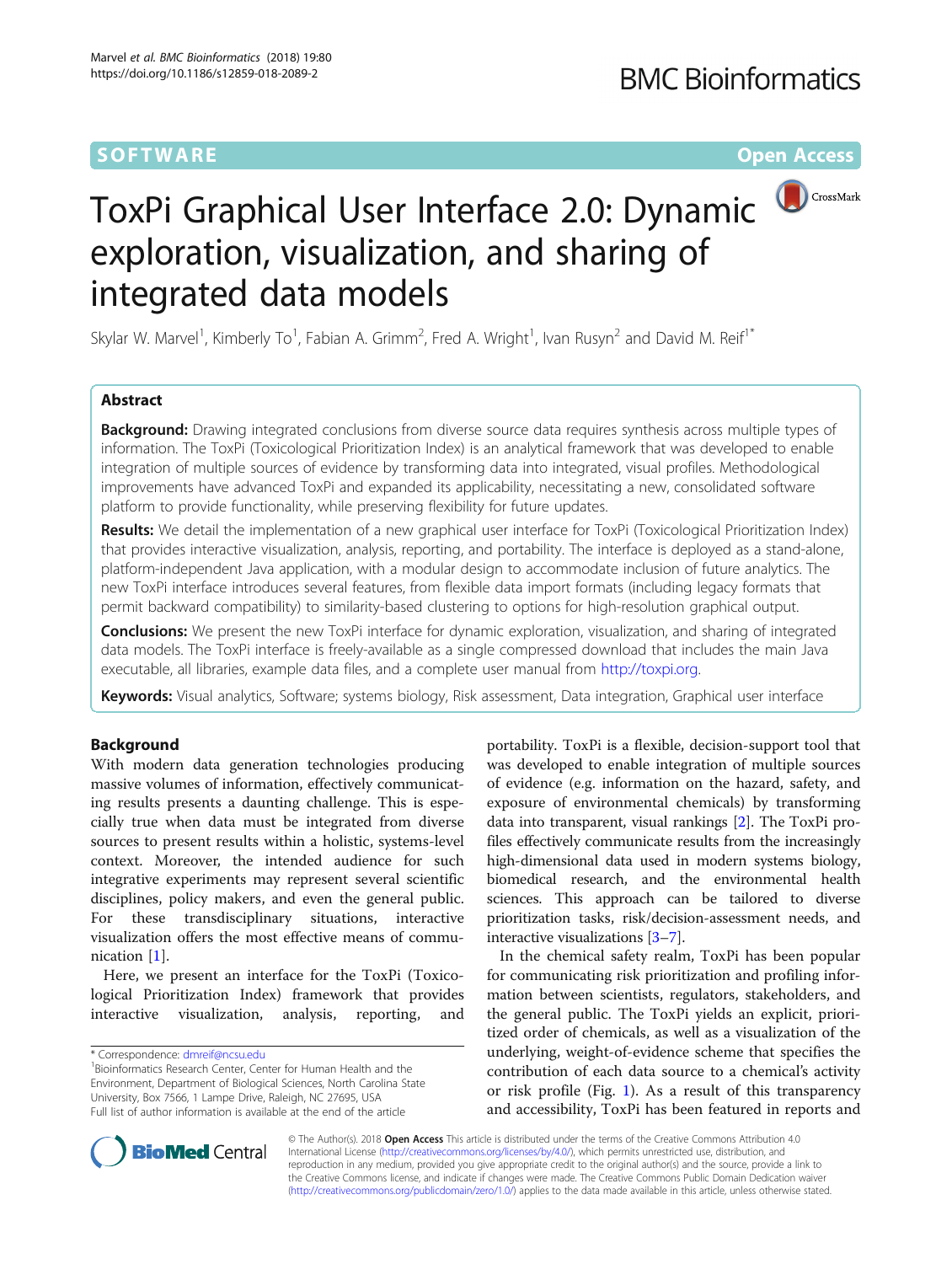<span id="page-1-0"></span>monographs by the U.S. National Academy of Sciences [[8](#page-6-0)-[10\]](#page-6-0), the World Health Organization's International Agency for Research on Cancer  $[11–13]$  $[11–13]$  $[11–13]$ , and as part of the toolkit used by the U.S. Environmental Protection Agency for a number of data visualization dashboards [\[14\]](#page-6-0).

As methodological advancements have continued to improve ToxPi and expand its application domain, there exists a need for a consolidated software platform to provide functionality while allowing flexibility for future improvement. While the first-generation graphical user interface (GUI) for ToxPi was robust software that has been heavily downloaded and used across several disciplines [\[15](#page-6-0)], its flexibility was limited by a cumbersome data input format and an architecture built for consistency over modularity. The interface introduced here capitalizes on progress in the software development community to create a complete product that can import data in several formats (from a basic matrix to more fully-annotated data structures), then interactively build models and analyze results in a manner (such as profile-similarity grouping) that has not yet been possible. Most importantly, the new interface was purpose-built to accommodate expansion with new modules and upgrades to existing methods. Several new modules are described in the following sections, covering functions such as similarity-based clustering of ToxPi profiles. We have also included functionality to ensure backward compatibility so that legacy data models can still be used. In the following sections, we describe how this new ToxPi software transitions the interface into a fully-featured analysis suite that allows dynamic exploration of data.

#### Implementation

This version of the ToxPi interface was developed using the JavaFX platform for a modern look-and-feel (versus the older Java Swing that was used for the firstgeneration GUI). The main ToxPi functions have been recoded to incorporate published methodological updates for scaling overall scores into a consistent  $[0-1]$ interval that facilitates comparison across models [\[16](#page-6-0)]. For users interested in source code for calculating ToxPi scores, a complete set of R code and data files are freelyavailable as Supplemental Material with Auerbach et al. [[17\]](#page-6-0). The internal data structures have been reorganized to facilitate new analysis modules. While this new software permits additional flexibility in input file formats, we have provided for backward compatibility of data models created for the previous version. The clustering modules were ported to Java from R source code for the functions hclust and kmeans [[18](#page-6-0)], using the slice-wise ToxPi scores as feature vectors. Hierarchical clustering results are visualized using a custom Dendrogram.java class. The ability to save figures in high-resolution SVG and PDF formats has been added.

The software is distributed as a single ZIP file for download. The compressed ZIP includes the main JAR executable, libraries needed, example data files, and a user manual. Users need only to open the main ToxPi.jar executable to get started. Most users will already have Java installed and configured for regular updates, though it is a free download for any operating system [[19\]](#page-6-0). An illustrated, step-by-step manual is included with the ToxPi download. The manual includes a "Quick-Start" section for users who want to dive directly into the data and learn by example. For more detail, we



Fig. 1 Anatomy of a ToxPi profile. Profiles for two example chemicals (simulated data) are shown for a model combining source data into 7 slices. For each slice, the distance that the arc extends from the origin is proportional to its relative evidence of concern (e.g. longer = greater risk), and the radial angle (width) indicates its weight in the overall model. The optional confidence intervals (upper and lower 95%) are indicated as the lighter-shaded area at the boundary of each slice arc. The inner circle indicates the percentage of missing data (darker = higher missingness) in each slice. In this example, the profile on the left has a higher overall priority score (and would be ranked higher in the distributional rank plot in Fig. [2](#page-3-0)) than the profile on the right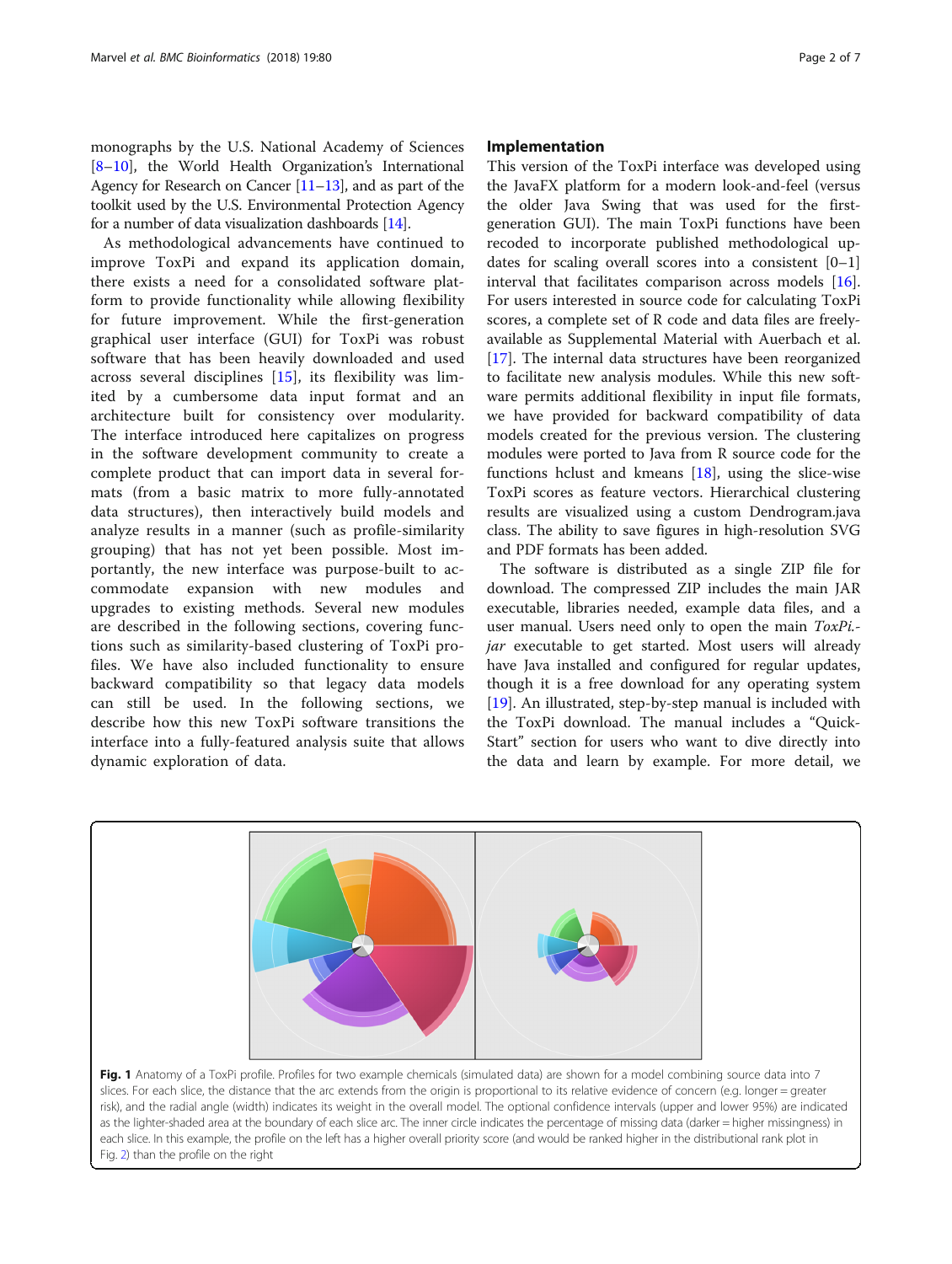discuss implementation of each ToxPi functional module in the following sections. Although any type of data may be used, the description of each module refers to a data set of distinct chemical entities (rows) that have measurements across a set of bioassays or other chemical measurements/metrics (columns).

#### Data import module

The Data Import module (in the File Selection tab) can handle a range of data structures, which are input as flat CSV files. The most basic data structure that can be imported is a simple matrix that includes row and column names. More sophisticated data structures can be imported that include header information for rows (e.g. chemical identifiers or classes) and/or columns (e.g. assay descriptors or ToxPi model information). The most complete data structure matches the file format that is output by the software following model building. This complete data structure can be shared with colleagues or published alongside results to allow users to load (and manipulate) ToxPi models, including all apportionment, coloration, and weighting choices.

Multiple input files may be uploaded. The software will present all available chemicals (i.e. instances) and assays (i.e. metrics). The user can then choose to include all instances or a subset, for which common metrics are presented. Missing data for any row-column pair are indicated by 'NA' and will be ignored, along with any negative numerical values. Optionally, users can load a preconceived model by selecting the Recreate From File button.

#### Model construction module

The essence of a ToxPi model is the recombination of singular data sources ("components" or "metrics") into explicitly-weighted slices. The Model Construction module (in the Slices tab) provides options for building slices as recombinations of one or more assays. Functionality permits inclusion/removal of assays on a click-by-click basis or in batches via text search, selection of data source type, or Add/Remove All. Options for scaling each slice are presented alongside summary statistics. As slices are created and weighted, the legend image can be toggled on/off to dynamically display the current state of the overall ToxPi model. While the software does not set a maximum on the number of slices, an excessive number may reduce the visual effectiveness of resulting ToxPi profiles. Slices can be rearranged or recolored in a one-by-one or batch fashion. For users who have loaded a preconceived model, the Model Construction module will be initiated with all parameters of that model, which users can choose to modify as above.

## Visualization of the results module

The Results module displays an interactive table of information on individual chemical profiles, the global distribution of scores (rank plot and associated histogram), options for estimating confidence intervals, and customization choices for output files (Fig. [2](#page-3-0)). Individual chemicals can be selected for zoomed-in viewing of profiles and score details (Fig. [1](#page-1-0)). The entire results table can be sorted by selecting any column, including chemical name, data source, overall score, slice-wise score, or cluster membership (see following sections). Hierarchical sorting is possible by selecting additional columns in a preferred order. Chemical sets can be manually selected or batch selected following resorting. Selected sets will be highlighted in the global distribution plot. Selected sets or results for all chemicals can be written to file as shareable input data (CSV), statistical results tables (CSV), rank plots (PNG), and customized arrangements of ToxPi profile arrays (PDF, PNG, SVG).

#### Hierarchical clustering module

The Hierarchical Clustering module provides options for organizing ToxPi profiles into clusters based upon similarity (Fig. [3](#page-4-0)), rather than the default sorting by overall priority score (rank). The cluster dendrograms are drawn using one of six hierarchical clustering methods, with ToxPi profiles for individual entities (e.g. chemicals) at each leaf. This module is intended to aid results interpretation and can be used for assessing profile similarity, as in chemical read-across applications [\[20](#page-6-0)]. Several options are provided to adjust clustering parameters and display properties. The choices of clustering methods correspond to those available with the R function hclust, using Euclidean distance. For users interested in alternative clustering approaches or additional parameter control, the manual provides R code for replication of GUI results. Because diverse layout options (e.g. circle versus hanging dendrogram) and dataset sizes demand different display requirements, options for manual or automatic optimization of the display region are provided. Clusters can be defined in an automated (i.e. top-down) fashion or by selecting subsets of dendrogram branches. Clusters defined will be dynamically updated in the Results module. The save-to-file buttons will write all features of the current display state to an external file (PDF, PNG, SVG).

#### K-means clustering module

The *K-Means Clustering* module uses agglomerative clustering to organizing ToxPi profiles into clusters based upon similarity, rather than the default sorting by overall priority score (rank). The clusters are plotted on a principal components analysis (PCA) coordinate field, where each point represents the ToxPi for a single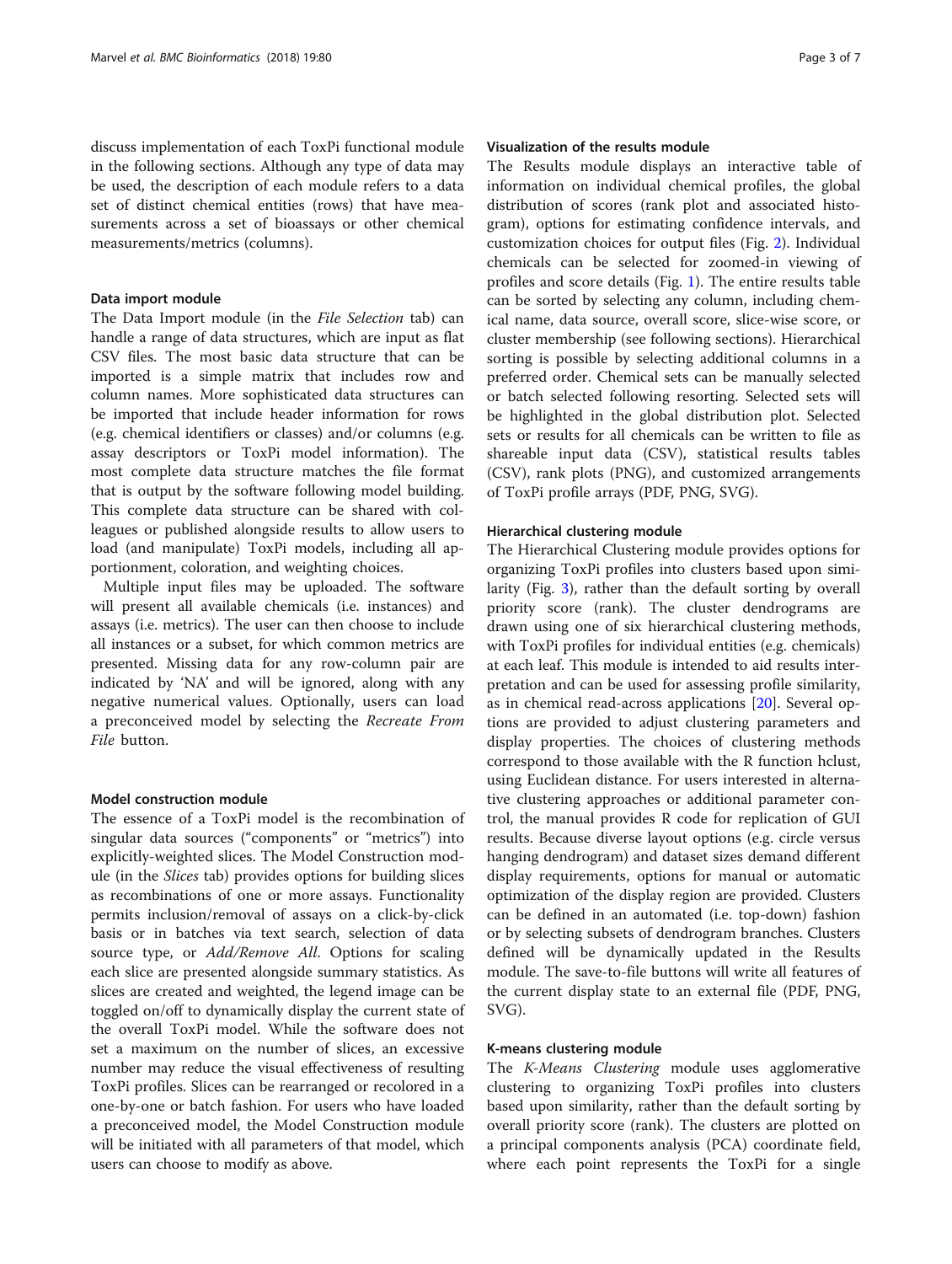<span id="page-3-0"></span>

chemical [[15\]](#page-6-0). The points are colored and shaped according the user-defined number of groups (nClusters). Clusters defined will be dynamically updated in the Results module. This module assesses profile similarity by an agglomerative, bottom-up approach, as opposed to the Hierarchical Clustering module's topdown, divisive approach. The implementation is a Java port of the R function kmeans using the "Hartigan-Wong" algorithm. The algorithm is run nStart times with different starting cluster locations, with the best clustering result chosen as that having the smallest within-group sum of squares. The seed of the random number generator (Seed) can be specified in order to replicate results. For display and exploration, hovering the mouse over any point will bring up a tool tip with information on that chemical, and options are provided to flip the orientation of one or both principal components. The save-to-file buttons will write all

features of the current display state to an external file (PNG).

### Dynamic module interaction

All modules interact dynamically so that changes flow through to any given tab. This assures that users conduct a consistent analysis while proceeding through the modules of their choice. For example, selections made in either of the two clustering modules will flow to the Results module. Cluster groups (if any are defined) are presented in the Results table. The color and shape of points in the Results rank plot will match those in the K-Means Cluster module (with default circles used if no clusters have been defined). Individual chemicals can be highlighted across modules by selecting individual rows in the Results table, points in the Results rank plot, ToxPi leaves in the Hierarchical Clustering dendrogram, or points in the K-Means Clustering plot. Chemical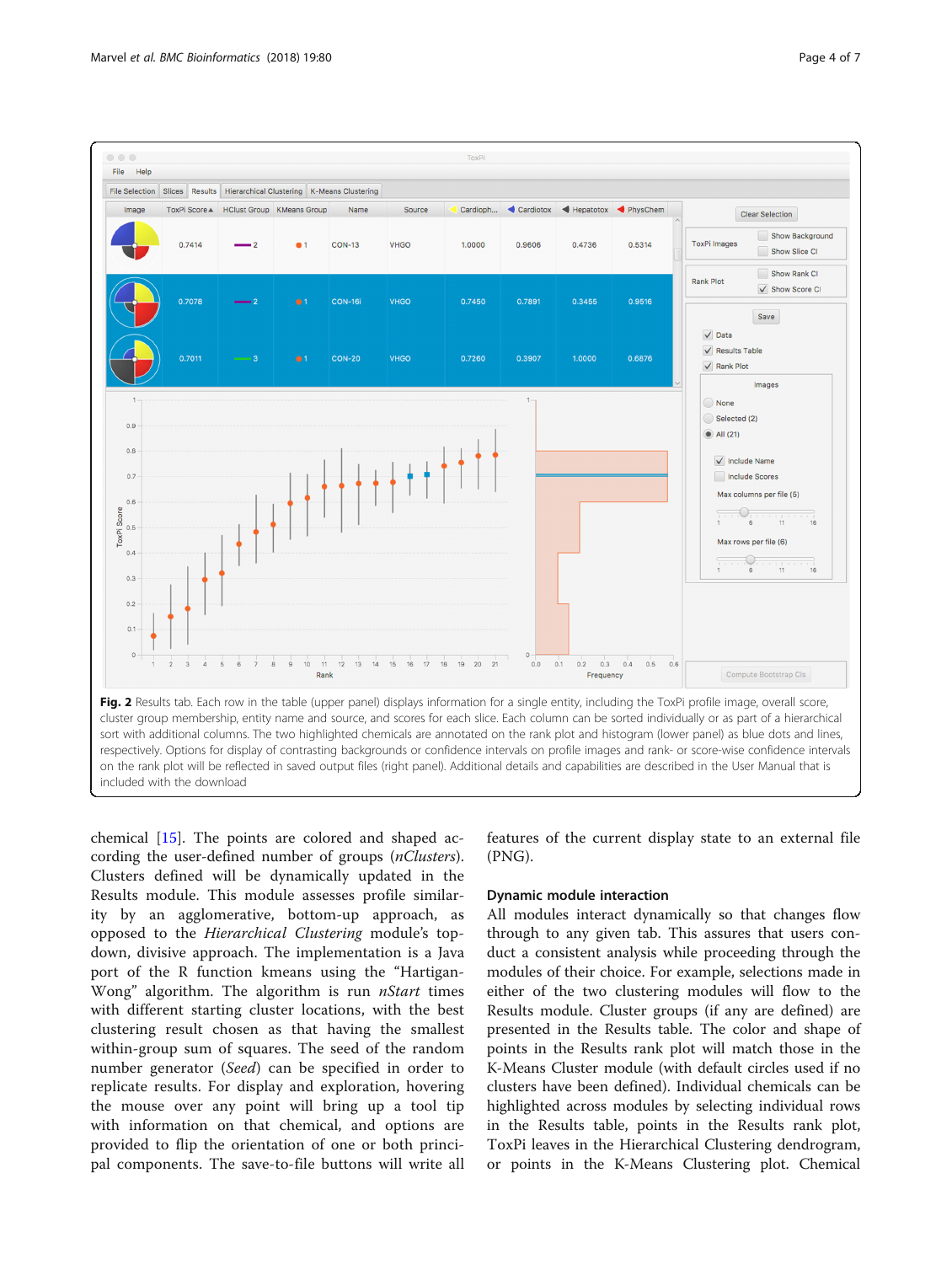<span id="page-4-0"></span>

selections can also be made in batch for each module (Shift-click). Selections can be captured in output files by choosing the 'Selected' radio button. This dynamic interaction allows users to explore by combinations of prior knowledge or hypotheses (Results table), priority rank (Results rank plot), or either of the clustering modules, then share results accordingly.

## Results and discussion

For software testing and illustrating functionality, the ToxPi distribution includes several example data files. Four data files represent reconfigurations of a single data set into each of the four basic input file formats (see detailed illustrations in the user manual). The remaining three data files are examples representative of published ToxPi applications, from small (50 chemicals), to medium (300 chemicals), to large (1000 chemicals). The example data files of different sizes were used to externally test the software on machines running recent versions of either Windows or Mac OSX. Results showed that this software, designed for dynamic user interaction, completes most functions immediately. A progress bar is provided for the initial computation of ToxPi indices and (optional) estimation of bootstrap confidence intervals, which elicit a momentary pause for data files of 1000 entities or higher.

To illustrate how this software can recapitulate published models and offer new analytics, we used the data published by Grimm et al. [[20](#page-6-0)]. Briefly, data were collected on a set of petroleum substances broadly categorized as substances of Unknown or Variable composition, Complex reaction substances and Biological materials (UVCBs), which present a major categorization challenge for chemical regulatory agencies. The published ToxPi model recombined concentration-response data from in vitro screening assays with physico-chemical characteristics toward the goal of generating more informed groupings and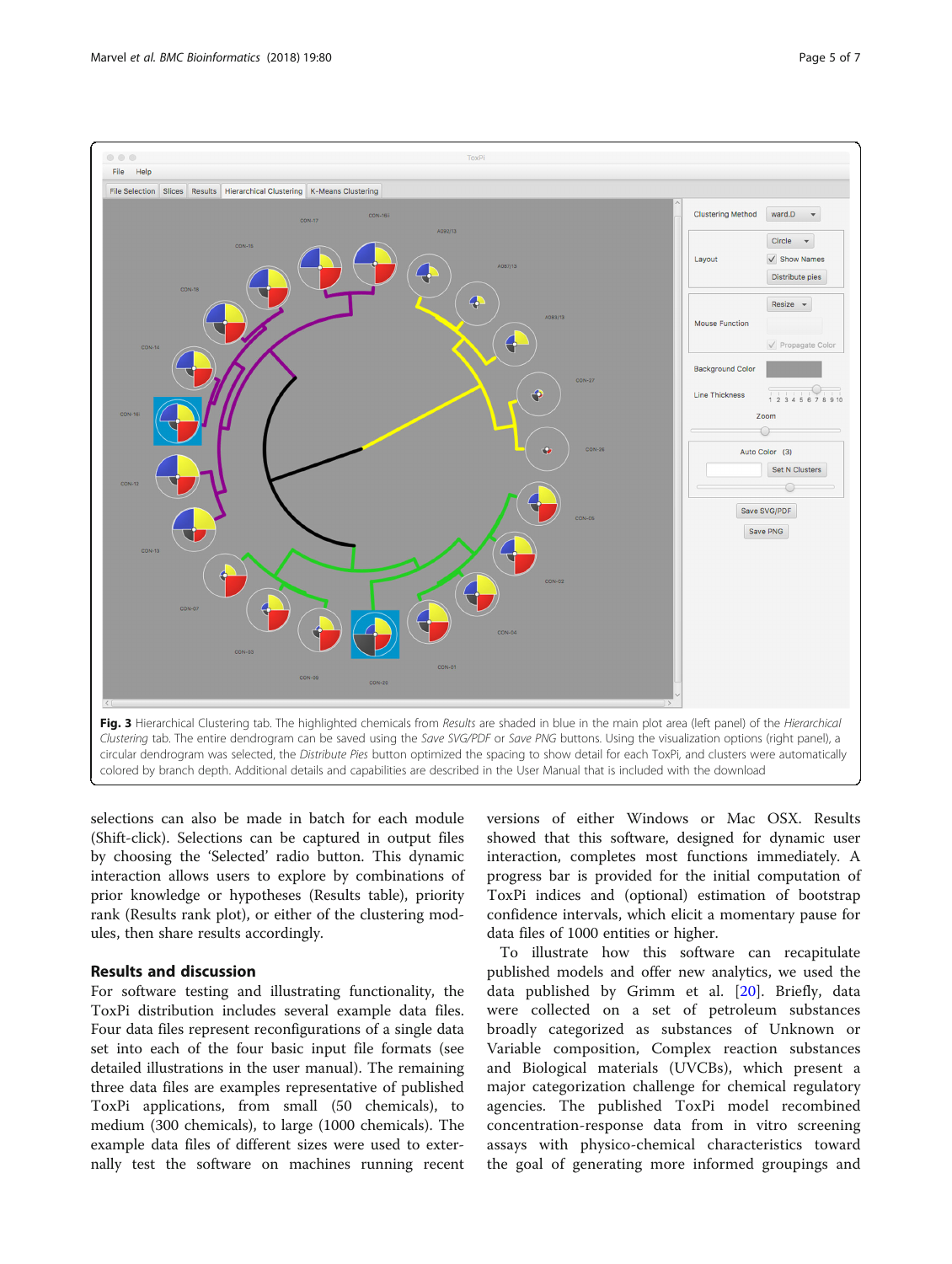bioactivity rankings of complex petroleum substances. The data were apportioned into four equally-weighted ToxPi slices, representing eight Cardiophysiology measures (yellow slice), three Cardiotox measures (blue slice), five Hepatotox measures (dark gray slice), and two PhysChem descriptors (red slice).

Figure [2](#page-3-0) is a screenshot of the Results module, following direct import of the model from Grimm et al. [\[20](#page-6-0)]. Two chemicals having similar scores were highlighted by selecting adjacent ranks in the rank plot. The selections (CON-16i and CON-20) are propagated throughout the Results tab as lines on the score histogram, blue shading in the table, and population of the Selected button in Save options. The selections are also propagated as highlighted ToxPi leaves in the Hierarchical Clustering tab and highlighted points in the K-Means Clustering tab. Figure [3](#page-4-0) shows the selected chemicals as highlighted leaves of a circular cluster dendrogram. The clustering, wherein the two highlighted profiles appear in different branches, illustrates how chemicals of adjacent priority rank may have different reasons (i.e. data sources) driving their overall scores. The Auto Color option has been set to emphasize the three main branches of the dendrogram. The new software clusters bioactivity profiles of UVCBs in a meaningful manner, i.e. according to manufacturing streams with similar physico-chemical properties that include Straight Run Gas Oils (SRGOs: CON-01,  $-02$ ,  $-03$ ,  $-04$ , and  $-05$ ), Other Gas Oils (OGOs: CON-07 and -09), and Vacuum & Hydrotreated Gas Oils (VHGOs: Con-12, − 13, − 14, − 15, −16i, −16ii, − 17, − 18, and − 20). These three gas oil groups are in a distinct branch from the more complex Residual Aromatic Extracts (CON-26 and -27) and Heavy Fuel Oils (A083/13, A087/13, and A092/13), thereby exemplifying that differences in chemical composition of UVCBs are reflected in profiles of their biological characteristics. It should also be noted that ToxPi analysis resulted in clustering of one of the VHGOs (CON-20) with SRGOs and OGOs, thereby indicating that this particular UVCB biologically, and possibly chemically, might be a better fit for one of these groups than its manufacturingdenoted classification. These findings are in accordance with the major groupings discussed in [\[20](#page-6-0)]. In the previous analysis, a separate clustering was performed on the matrix of component data values, whereas here, the clustering is explicitly linked to the ToxPi visual profiles. Together, Figs. [2](#page-3-0) and [3](#page-4-0) illustrate different applications, score-based ranking and similarity-based clustering, respectively, that have been linked for users by the new software.

The clustering modules are examples of how this interface will serve as a platform for expansion into additional application domains as new modules are added. One such application is the example of defining chemical groups from ToxPi clustering information [[20](#page-6-0), [21](#page-6-0)]. Chemicals having similar ToxPi profiles could be candidates for use in "read-across" to fill data gaps, where endpoint or bioactivity information for one chemical is used to predict that same information for another chemical. For large datasets, similarity neighborhoods could be defined for entire sets of chemicals. The output files of the ToxPi interface can be shared for such clustering exercises or directly compared with other cheminformatic models.

While the majority of published applications of ToxPi have focused on prioritization of chemicals, any set of entities (instances) could be compared. For example, input data could be clinical subjects, each having measures from diverse data sources including diagnostic tests, demographic information, lifestyle questionnaires, personalized exposure data, etc. This flexible software platform is agnostic as to data types, so users can exercise expert knowledge in apportioning their data into slices, rescaling if necessary, assigning weights, then evaluating results. The dynamic interaction between all modules ensures that model parameters are accurately captured, reflected in results, and saved to shareable output files to permit reproducibility.

## Conclusions

As the size and scope of modern data-generation continue to grow, methods for interpreting those data will have commensurately-increasing requirements for transparency and interactivity. This demand is driven by pressures from an interdisciplinary scientific community as well as an informed public wanting to understand decisions made for commercial and public health reasons. Transparency in data interpretation and model formulation are facilitated by interactive software tools such as ToxPi. We present the new ToxPi interface as a modular software platform that can dynamically explore data, immediately see impacts of model adjustments, share reproducible models, and communicate resulting visualizations in tandem with the underlying data.

## Availability and requirements

Project name: ToxPi. Project home page: <http://toxpi.org> Operating system(s): Platform independent. Programming language: Java. Other requirements: Current Java JRE (Free from [http://oracle.com](http://www.oracle.com)). License: GNU GPL.

#### Abbreviations

CSV: Comma-Separated Values (file format); JAR: Java ARchive (file format); PDF: Portable Document Format (file format); PNG: Portable Network Graphics (file format); SVG: Scalable Vector Graphics (file format); ToxPi: Toxicological Prioritization Index